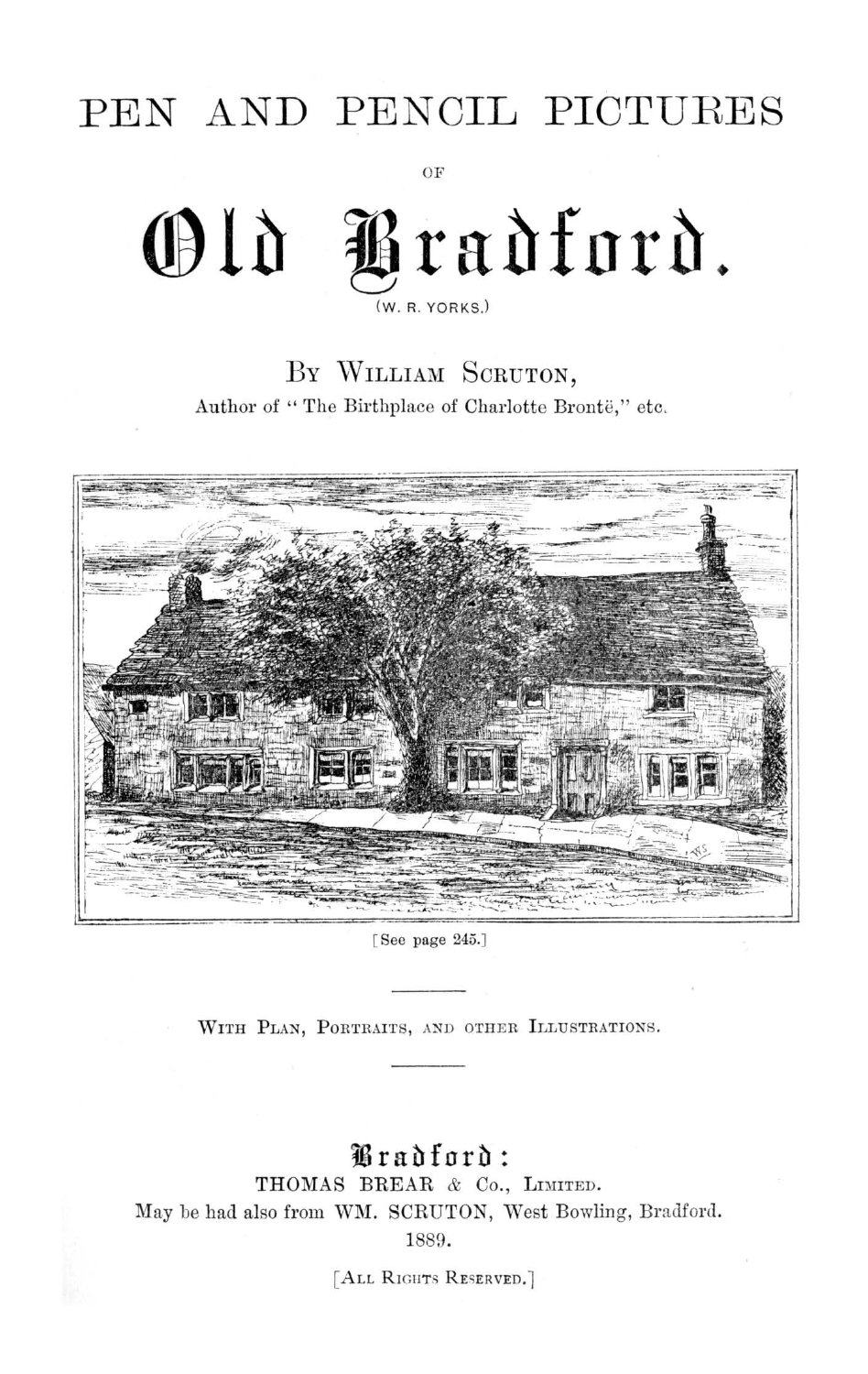I HAVE no apology to make in submitting this work to my numerous subscribers and the public. That there is abundant scope for it, and that the proper time for its appearance has arrived. I am fully assured. That it will meet with a favourable reception I have very little doubt.

More than twenty years have elapsed since the publication of Mr. James' " History of Bradford with Additions and Continuation," and during that period so great a transformation has taken place, and the *old* has so completely given way to the *new* that anyone revisiting Bradford after an absence of a quarter of a century or so, would fail to recognise it, and would require the magic aid of Alladin's Lamp or Fortunatus' Cap in wandering through its labyrinth of newly-formed streets and thoroughfares. Few indeed are the relics of "Old Bradford " that remain to revive the "lingering memories" of its old inhabitants, or to awaken the curiosity of its " young and rising generation." The unceasing activity of a wealthy and enterprising Corporation in the work of "street improvements" has obliterated almost every trace of the old "nooks and corners" and the familiar landmarks that served as connecting links between Bradford as a small rural town, and Bradford as a large commercial metropolis. While this great change was being made, it occurred to me that unless an effort were made, and made speedily, to secure views of the principal objects of interest in the old streets, the opportunity of rescuing these from complete annihilation would be lost for ever. With such artistic ability as I possessed, and the aid of some knowledge of the history of the town, I succeeded in securing sketches of many places of great historic interest. These sketches, with some few exceptions, form the illustrations to the present work. It is far from my wish, however, to claim all the honour of having secured pictorial mementos of the Bradford that used to be. Mr. McArthur, a local artist of considerable ability, took several water-colour sketches of places of great interest, and was fortunate in securing views of such as the Union Passage, the Old Market House, the Woolpacks' Inn, the Old Butter Market, etc. Mr. Appleton, the photographer, has more recently brought out a fine set of photographic views of the principal public buildings of Bradford, while Mr. Bottomley, photographer, has been, very successful in commemorating some recent public events, such as the ceremony of laying the foundation stone of the Town Hall ; the uncovering of the Lister Statue, etc.

As to my qualifications for the task of producing such a work as this, I need, perhaps, only state that my tastes have always had a strong tendency towards local historical research, and that I have for several years past contributed sketches to the local press bearing upon the history of Bradford. Referring to a paper contributed by me to the " Bradford Antiquary "—the journal of the Bradford